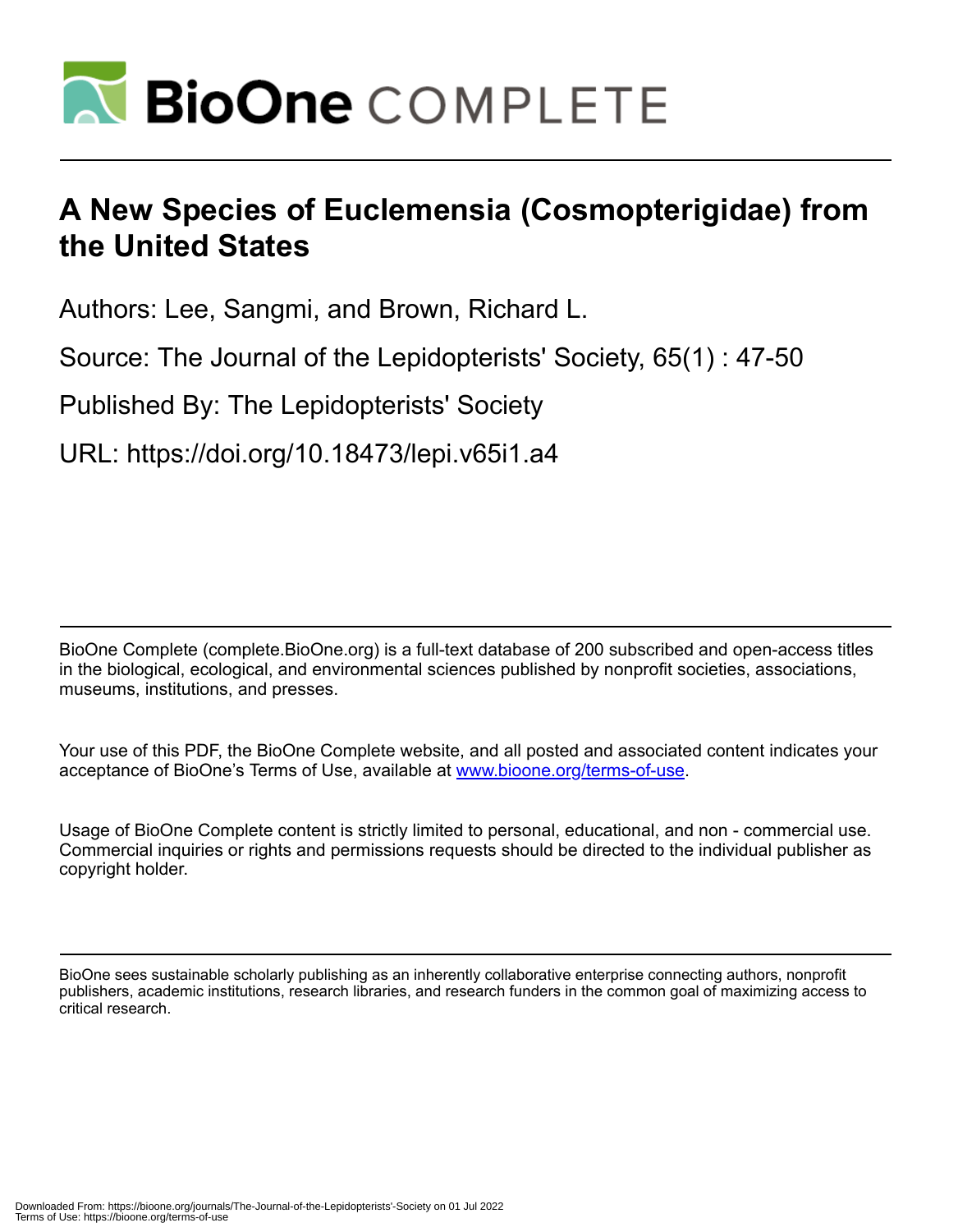*Journal of the Lepidopterists' Society* 65(1), 2011, 47–50

## A NEW SPECIES OF *EUCLEMENSIA* (COSMOPTERIGIDAE) FROM THE UNITED STATES

## SANGMI LEE & RICHARD L. BROWN

Mississippi Entomological Museum, Box 9775, Mississippi State, MS 39762; email: microlepi@hotmail.com

**ABSTRACT.** A new species of *Euclemensia* (Cosmopterigidae) is described from Louisiana. The imago and genitalia of the male and female are illustrated, and diagnoses are provided to differentiate the new species from the four other described species of the genus. **Additional key words:** Louisiana, Kermesidae, scale parasitoid, disjunct species.

Despite the extremely high diversity of Lepidoptera and their level of importance in biotic communities, our knowledge of the Lepidoptera fauna in North America is quite depauperate, especially for microlepidoptera. This lack of knowledge of our native species is combined with the need to provide baseline inventories for specialized and restricted communities. Descriptions of new species in these unique habitats are needed to facilitate conservation efforts by land management personnel as well as to provide new information for those studying evolutionary history and biogeography.

A survey of moths on Barksdale Air Force Base was conducted during 1996. During this survey male and female specimens of a new species of *Euclemensia* were collected in a prairie habitat with scattered shrubs and *Quercus stellata* Wangenheim (Fig. 1). Collections in similar prairies, glades and other habitats in southeastern U.S. since 1996, as listed in a database of sampled habitats (Brown & Lee 2010), have not yielded additional specimens. This species is not present in the major collections holding microlepidoptera, including the U.S. National Museum of Natural History, the Canadian National Collection, the Essig Museum at Berkeley, CA, and the private collection of Vernon Brou in Louisiana. Although only a male and female

specimen of this new species have been collected, this species is described to document a fifth species of this genus and to document the fauna of the prairie habitat on Barksdale Air Force Base.

*Euclemensia* Grote (Cosmopterigidae) is an enigmatic genus among the Lepidoptera because its four known species have been described from disjunct regions of the world, and only *E. bassettella* (Clemens), the type species, is encountered frequently. The lack of diversification in this genus is combined with the unusual larval habit of being parasitoids of scale insects.

Two species of *Euclemensia* are known to occur in America north of Mexico, *E. bassettella* in eastern United States and Canada and *E. schwarziella* (Busck) in Arizona, both of which have been illustrated by Hodges (1978). *Euclemensia caminopa* (Meyrick) was described from St. Augustine, Trinidad based on a single female that was illustrated by Becker (1999); no other specimens of this species are known. *Euclemensia woodiella* (Curtis) has not been seen since its original collection near Manchester, England in 1829, and it is considered to be extinct; it has been redescribed and illustrated by Koster & Sinev (2003).

Larvae of both *E. bassettella* and *E. schwarziella* are parasitoids of scale insects, specifically *Kermes* spp. and *Allokermes kingii* (Cockerell) (Hemiptera: Kermesidae)



Fig. 1. Type locality of *Euclemensia barksdaleella* n. sp. Lee and Brown at Barksdale A.F.B., with Quercus stellata and in foreground.Fig. 2. Adult photo of *Euclemensia barksdaleella* n. sp. Lee and Brown. Scale bar: 2 mm.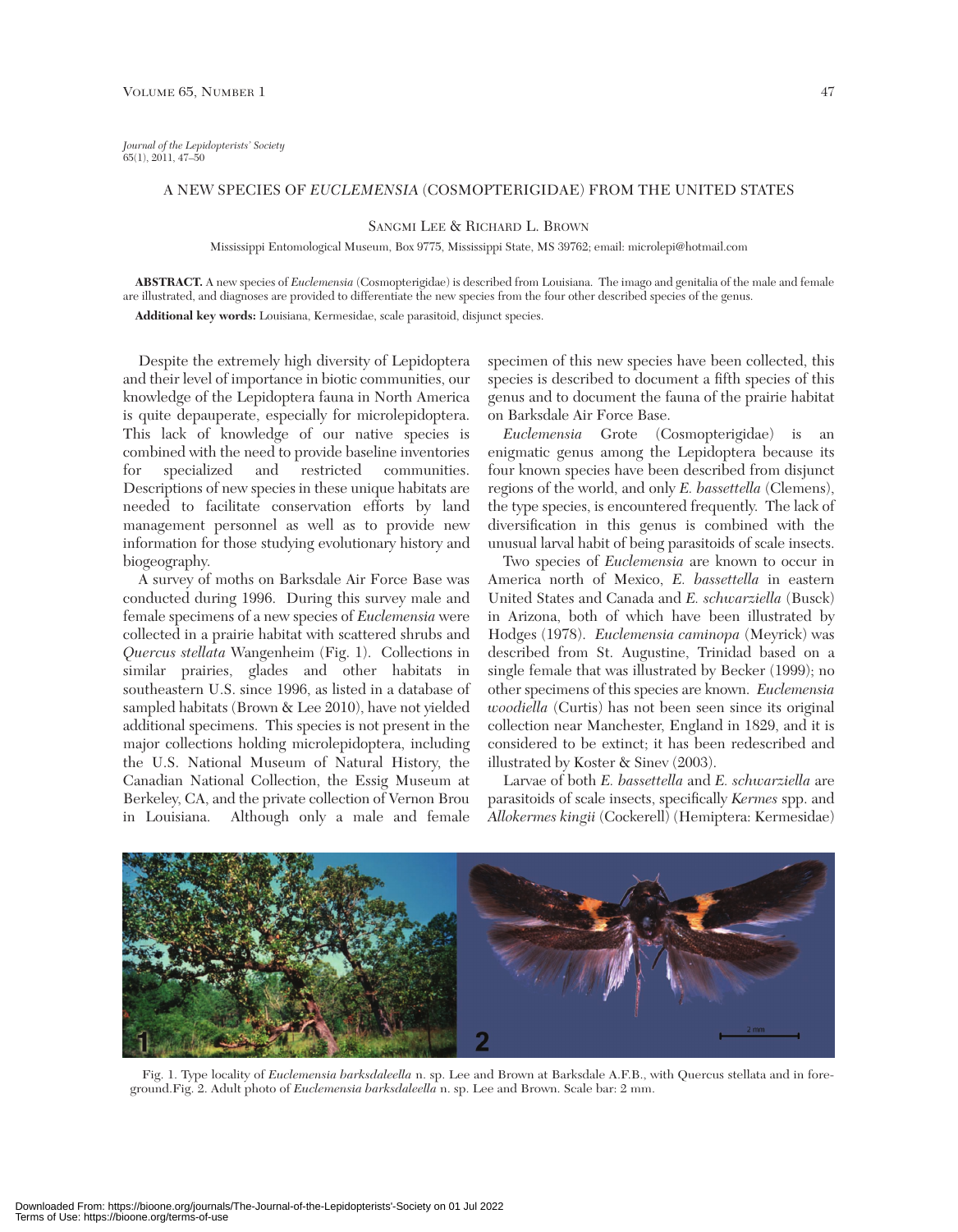(Olsen 1919; Hollinger & Parks 1919; Hodges 1978; Turner & Buss 2005). Some references to *Kermes* Boitard as hosts may be inaccurate because *Kermes* has been restricted to four western species and one eastern species (Bullington & Kosztarab 1985). Ten species previously assigned to *Kermes* and two additional new species have been assigned to *Allokermes* Bullington and Kosztarab, and these include six species occurring in the eastern United States (Bullington & Kosztarab 1985).

#### MATERIALS AND METHODS

Specimens were collected with a 15-watt blacklight box trap, as illustrated by MacGown (2006), with calcium cyanide A dust used as a fumigant. Dissection and slide mounting methods for genitalia followed Clarke (1941), except that the preparations were stained in eosin and mounted in Euparol. A Leica MZ 125 Stereo-Microscope and Olympus Compound Microscope were used for examining specimens and slide mounts at magnifications ranging from 10–100x and 100-400x, respectively. Terminology for genitalia follows Koster & Sinev (2003), including use of brachia for dorsal projections of the tegumen, as defined by Hodges (1978) for Cosmopterigidae, and valvella for the sclerotized plates surrounding the phallus. Measurements were made with an ocular micrometer in the stereomicroscope at magnifications of 40x for the forewing, and 100x for the male genitalia. Lengths of male genital structures were measured for the right brachium (left in Fig. 3) along the medial margin, for the tegumen along the lateral margin (its greatest length), for the right valva along the costal margin from base to apex, and for the valvella from the ventral base to dorsal apex. The photograph of the imago was made with a Leica stereoscope with Image Pro Plus 5.1 program for autoformatting.

## *Euclemensia barksdalensis* **n. sp.** Lee and Brown (Figs. 2–4)

Description. Adult (Fig. 2): Wing length 3.0 (1 female)–4.0 mm (1 male). Head and thorax metallic dark gray. Antenna dark brown with four white segments near apex. Labial palpus smoothly scaled, yellowish white, second segment slightly longer than third segment, with a few dark brown scales on the apex of third segment. Legs dark brown; hind tibiae with two silvery white annulations at bases of silvery white spurs. Forewing dark brown, with a postbasal band of yellowish orange scales, extending to base between two dark brown basal spots. Fringe dark brown. Hindwing dark brown. Abdomen dark brown, with band consisting of 6–7 irregular rows of dentate microtrichia on anterior margins of terga IV-VII.

Male genitalia (Fig. 3): Brachia 0.84 length of lateral margin of tegumen, 0.60 length of costal margin of valva, and 0.55 length of valvella; valva simple of nearly uniform width from base to apex, apical and ventroapical margins setose on inner surface, scaled and setose on outer surface; valvella developed as pair of lateral plates

extending from base of valva to slightly beyond bases of brachia, subequal in length with valva; phallus cylindrical, with a large cornutus on vesica; vinculum broad, without saccus.

Female genitalia (Fig. 4): Apophyses anteriores 0.57x length of apophyses posteriores; ostium bursae in membrane between seventh and eighth abdominal sterna with antrum encircled by sclerotized band; ductus bursae short, connecting with corpus bursae and smaller appendix bursae, both having dentate microtrichia detectable with compound microscope, signum absent.

**Diagnosis.** This new species can be differentiated from other *Euclemensia* by the dark brown forewing with a postbasal yellowish orange band. The forewings of *Euclemensia bassettella* and *E. caminopa* are black or indigo blue with crimson red or reddish orange markings, respectively. Forewings of *E. woodiella* and *E. schwarziella* are dark brown with extensive yellow to orange markings beyond the postbasal area. The two known specimens of *E. barksdalensis* have shorter forewings (3–4 mm) than most *E. bassettella*, although the latter can range in size from 3 mm to 6 mm. Of the 161 specimens of *E. bassettella* that were examined, including six specimens from Barksdale A.F.B., only slight variations in wing pattern or color were detected, and none of these variations were close to the distinctive color and pattern of *E. barksdalensis*. The male and female genitalia of *E. barksdalensis* and *E. bassettella* are very similar in shape, and these two species are examples of different species that cannot be reliably differentiated by male genitalia. Males of both species have a single cornutus in the phallus, in contrast to two cornuti in *E. schwarziella*. The relative lengths of the brachia to the tegumen, valva, and valvella are similar between *E. barksdalensis* and *E. bassettella*. The only difference between the two species in male genitalia is the presence of more setae on the medioapical region of the valva in *E. bassettella*, but this may be a variable character. The female genitalia of *E. barksdalensis* differs from that of *E. bassettella* in having a completely sclerotized ring encircling the antrum in contrast to having a sclerotized dorsal plate on the antrum in the latter species, based on dissections of three specimens from Mississippi and Louisiana. The ventral portion of the antrum of *E. bassettella* is unsclerotized. In addition, the dorsal area of the eighth tergite is membranous in *E. barksdalensis*, whereas it is weakly sclerotized in *E.*

*bassettella.*<br>Holotype. [♂] Bossier Parish, LA., Barksdale A.F.B., 32°29'29"N Holotype. [m] Bossier Parish, LA., Barksdale A.F.B., 32°29'29"N 93°35'07"W, 11 April 1996, D.M. Pollock (Genitalia slide MEM No. 1028). Deposited in the US National Museum of Natural History.

Paratype. 1[9 Bossier Parish, LA., Barksdale A.F.B., 32°29'29"N 93°35'07"W, 11 April 1996, D.M. Pollock (Genitalia slide MEM No. 1029). Deposited in the Mississippi Entomological Museum.

**Etymology.** The name is derived from the type locality at Barksdale Air Force Base.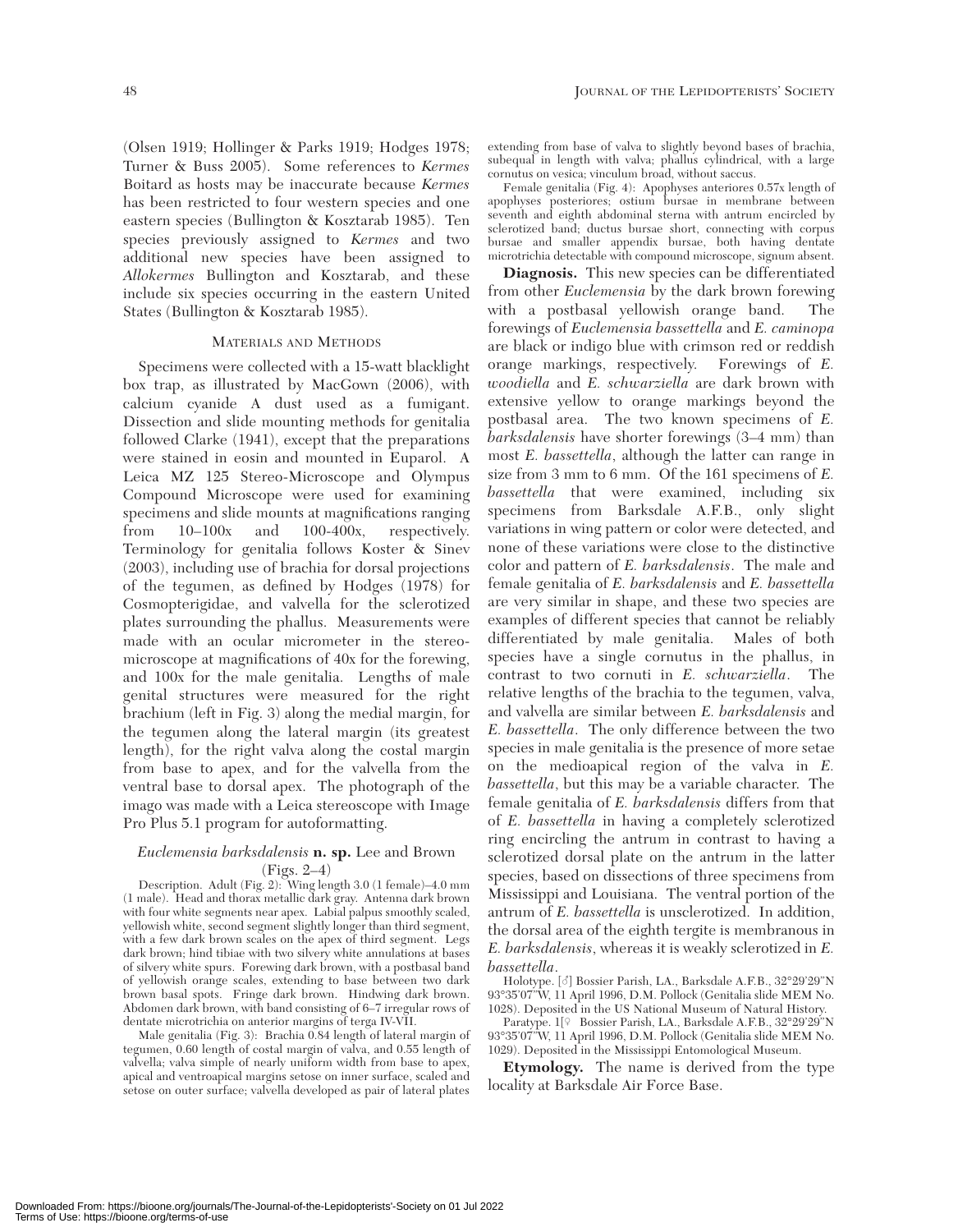

Fig. 3–4. **(3)** Male genitalia of *Euclemensia barksdaleella* n. sp. Lee and Brown, A. Tegumen, vinculum, and valva. B. Phallus. Scale bar: 0.2 mm. **(4)** Female genitalia of *Euclemensia barksdaleella* n. sp. Lee and Brown. Scale bar: 0.2 mm.

#### ACKNOWLEDGEMENTS

Support for collection of specimens was provided by the Louisiana Chapter of the Nature Conservancy, with assistance from Nelwyn McInnis, and the Mississippi Agricultural and Forestry Experiment Station. We especially thank David Pollock, who collected this species, for his dedicated work on the moth survey. We appreciate the permission from Barksdale Air Force Base to conduct our survey. Support for collection of specimens and this research was provided by National Science Foundation grants BSR-9024810, DEB-9200856, and DEB-0416078 and by Mississippi Agricultural and Forestry Experiment Station project MIS-6538. Approved for publication as Journal Article No J-11816 of the Mississippi Agricultural and Forestry Experiment Station, Mississippi State University

#### LITERATURE CITED

- BECKER, V.O. 1999. Family reassignments and synonymy of some taxa of Neotropical Microlepidoptera. Revista Brasileira de Zoologia 16 (Supplement 2): 141–170.
- BROWN, R.L. & S. LEE. 2010. Mississippi Entomological Museum specimen database. Available at http://www.mississippientomologicalmuseum.org.msstate.edu/collection/mem/ (accessed 15 March 2010).
- BULLINGTON, S.W & M. KOSZTARAB. 1985. Revision of the family Kermesidae (Homoptera) in the Nearctic Region based on adult and third instar females. Virginia Agricultural Experiment Station Bulletin 85–11: i–xii, 1–118.
- CLARKE, J.F.G. 1941. The preparation of the slides of the genitalia of Lepidoptera. Bulletin of the Brooklyn Entomological Society 36: 149–161.